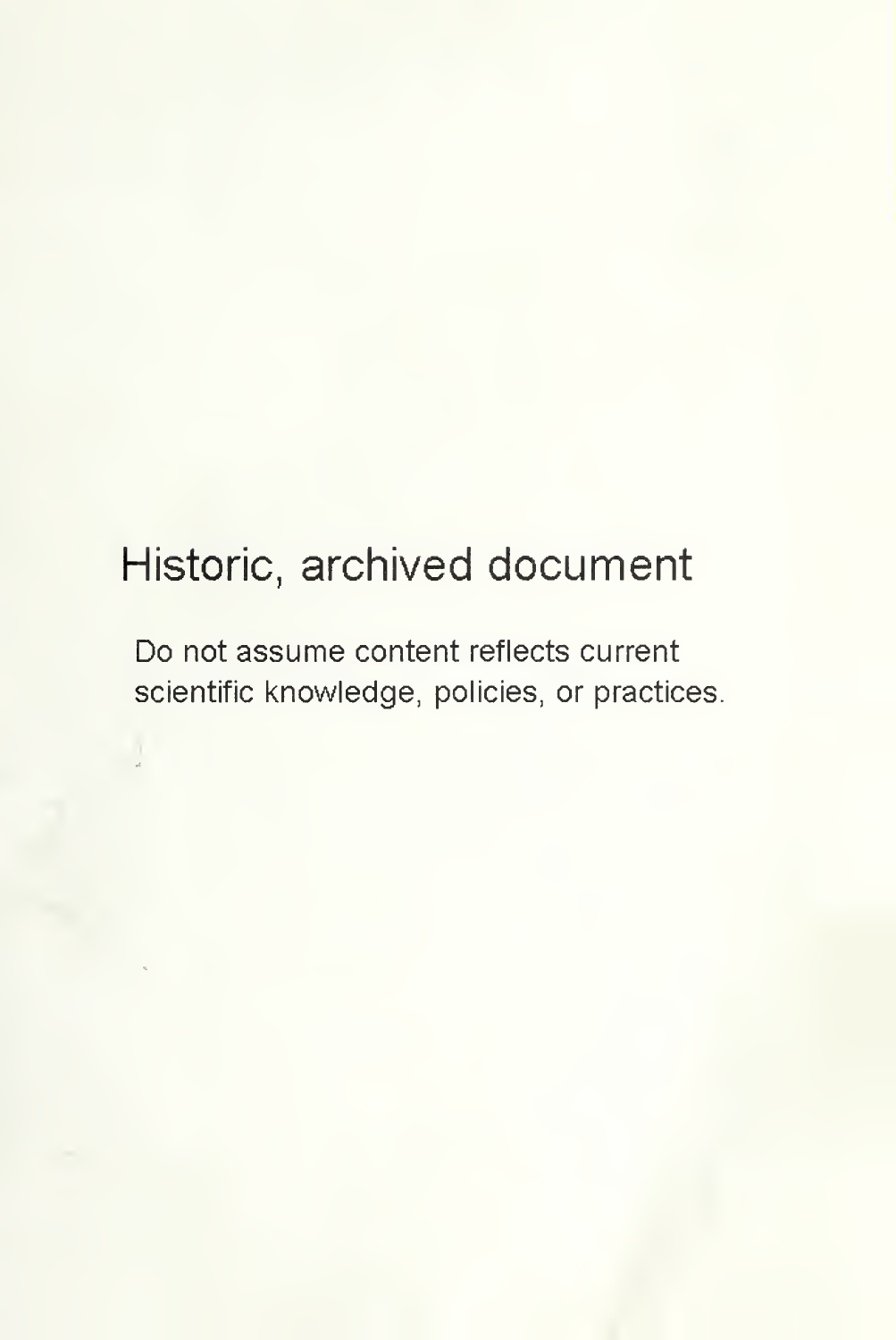$\sim 10^{-10}$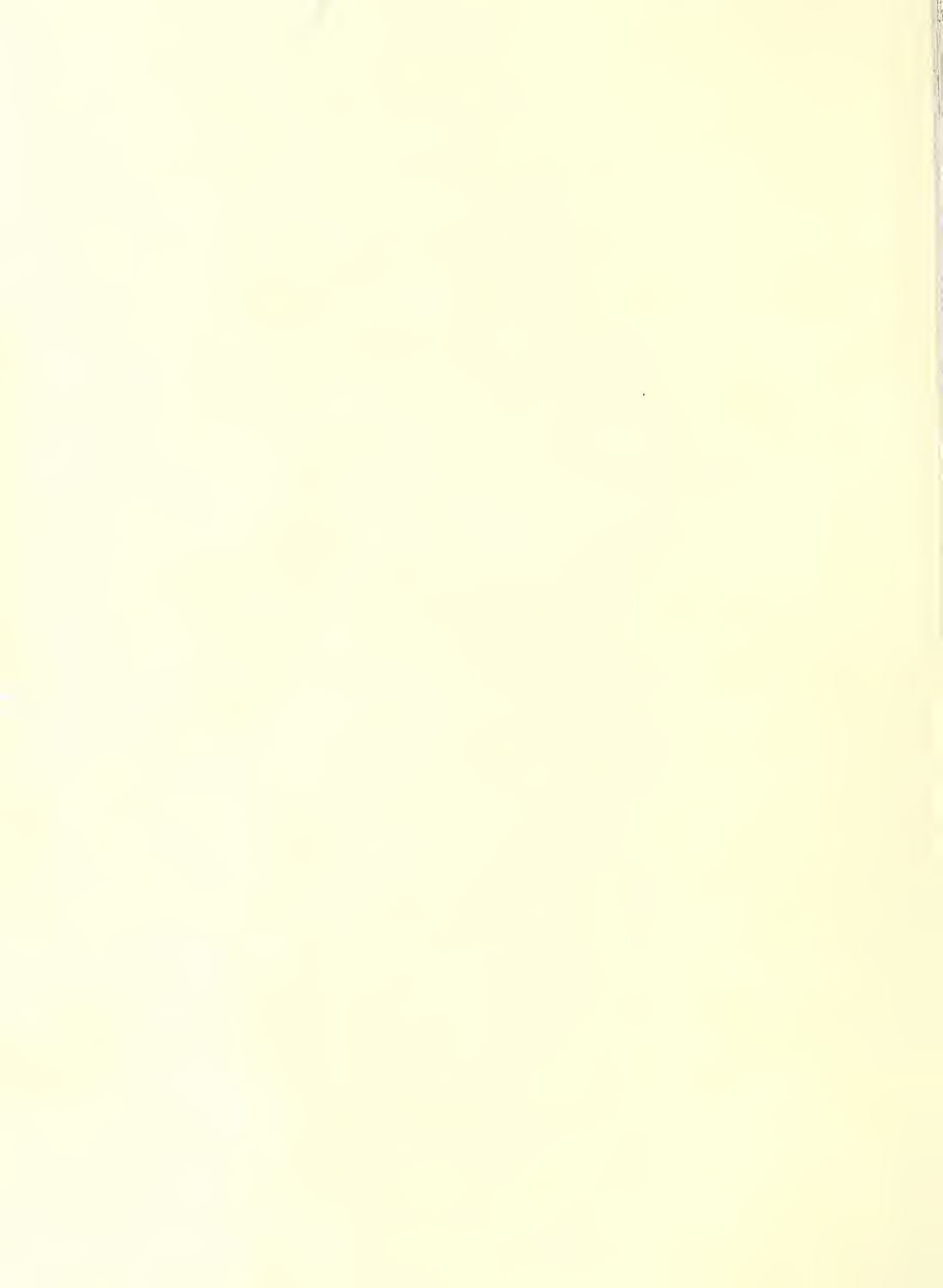**d** States

 $\downarrow$ 

 $^{199.9}_{7640}$ 

**Department** of Agriculture

**Forest Service** 

Intermountain **Research Station** 

**Research Paper INT-RP-489** 

May 1996



# **Fall Rates of Prescribed Fire-Killed Ponderosa Pine**

**Michael G. Harrington** 



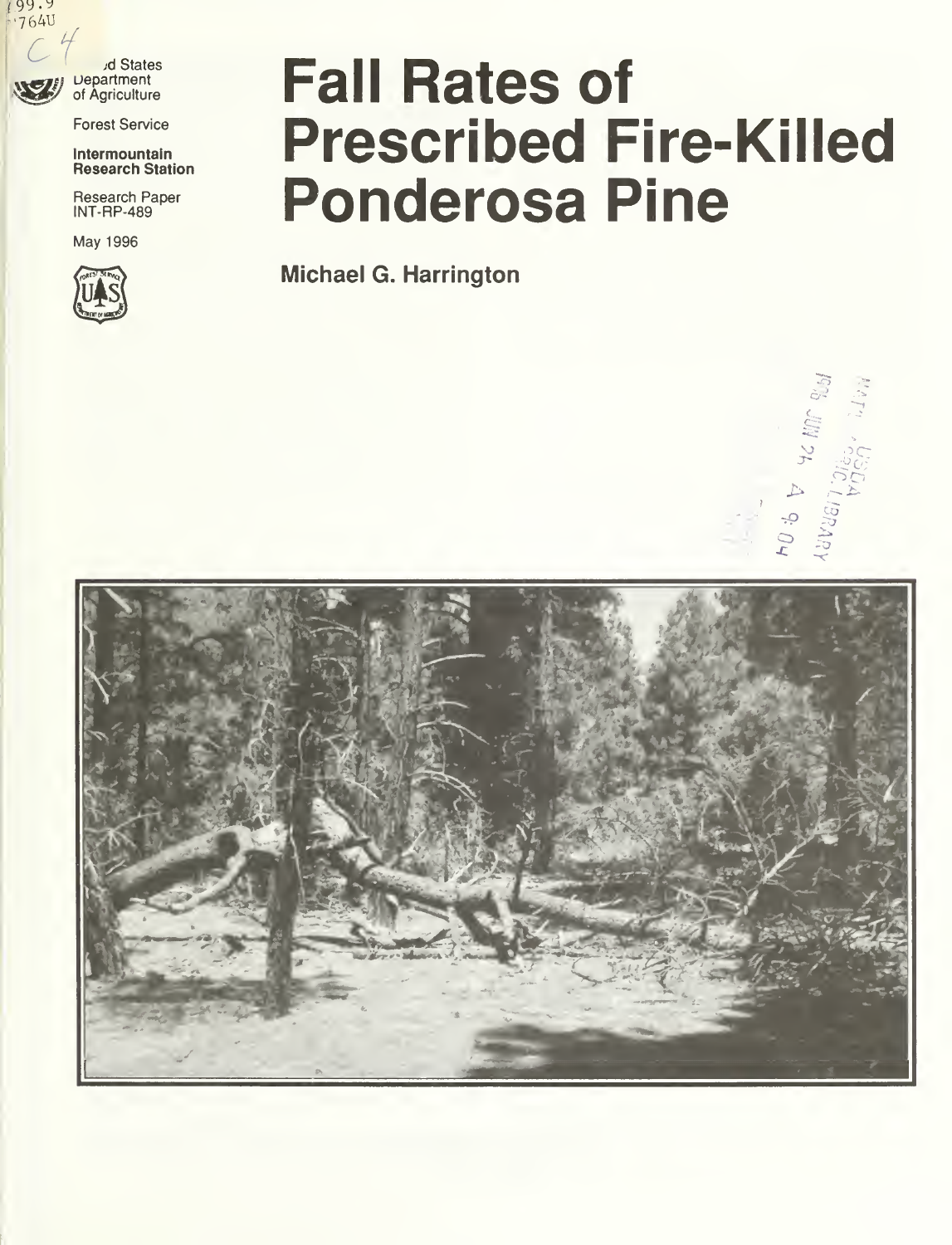#### The Author

Michael G. Harrington received his B.S. degree in forest science in 1970 and M.A. degree in fire ecology in 1977 from the University of Montana. He assisted in fire effects research intermittently at the Northern Forest Fire Laboratory from 1968 until 1977. In 1977, he became a Research Forester with the fire effects project in the Rocky Mountain Forest and Range Experiment Station in Tempe and later in Flagstaff, AZ. While with Rocky Mountain Station, he conducted prescribed fire application and effects research in Arizona and Colorado ponderosa pine forests. He transferred to the Intermountain Fire Sciences Laboratory, Intermountain Research Station, Missoula, MT, in 1987 where he currently is conducting research on the use of silviculture and fire in forest health restoration.

#### Research Summary

Prescribed underburning was carried out in three sea sons in a second-growth ponderosa pine stand in southwestern Colorado. After burning, 526 trees with various

levels of crown scorch were tagged and surveyed annually for 10 years to evaluate mortality and subsequent tree fall. Of the 123 dead trees, 75 percent fell within the study period. Even though a smaller percentage of autumn-killed trees fell than spring- or summer-killed trees (62 percent versus 78 percent), the difference was not significant. Fall rate differences were not noted among trees from 2 to <sup>1</sup>6 inches d.b.h. Two factors stood out as significant in evaluating tree fall differences fol lowing fire mortality: percent crown scorch and length of time between fire injury and death. Trees that died with greater than 80 percent crown scorch had about an 80 percent probability of falling within the 10 years regardless of length of survival after injury. Trees that died from less than 80 percent crown scorch and that died within the first postburn year had a 75 percent probability of falling. However, trees that died from less than 80 percent crown scorch but that survived for 2 or 3 postfire years had a 27 percent probability of falling. Even though this study was relatively short, these findings have significance for those concerned about the quality of standing dead trees for wildlife habitat and about the rate of down, woody fuel build-up after prescribed burning.

Intermountain Research Station 324 25th Street Ogden, UT 84401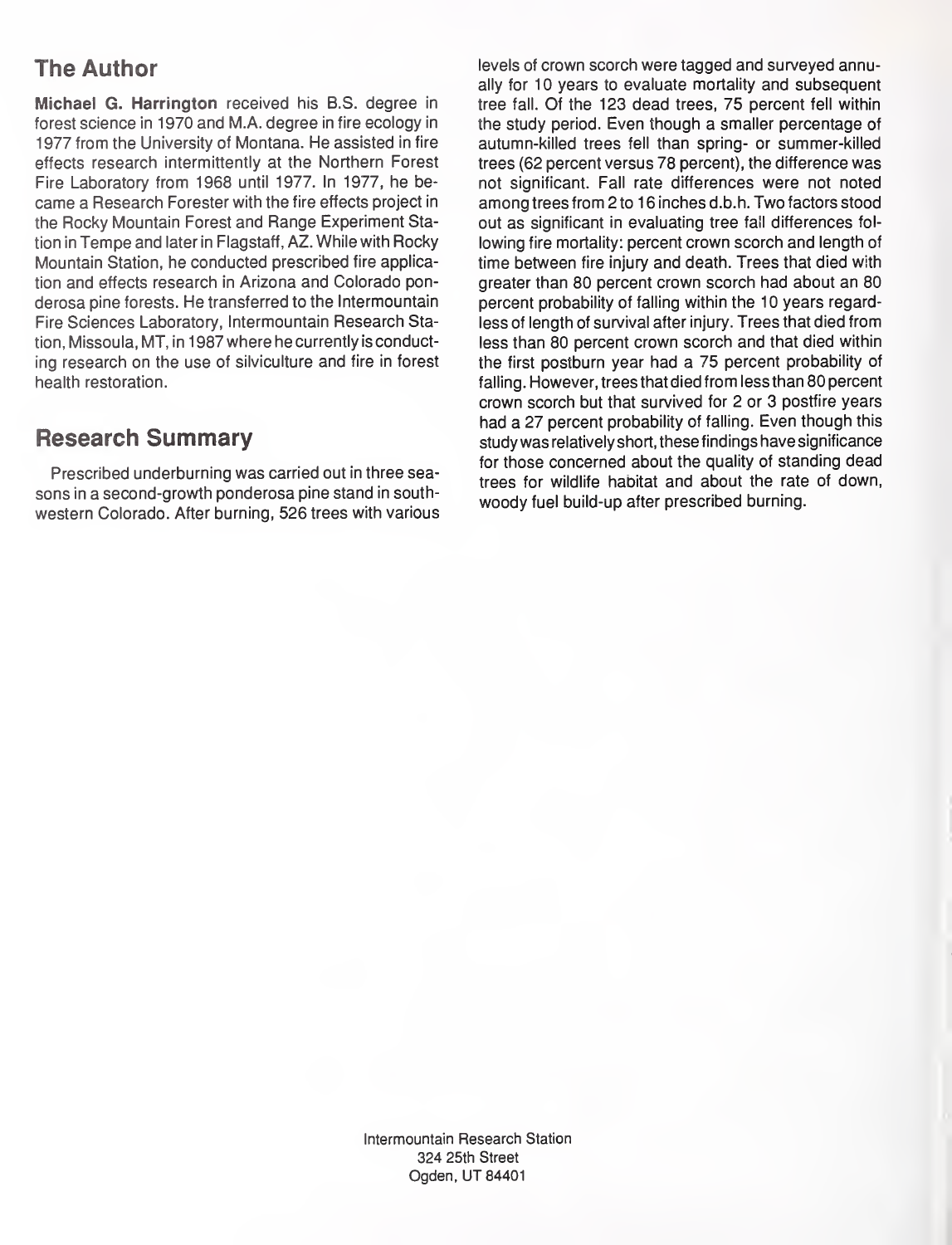### Fall Rates of Prescribed Fire-Killed Ponderosa Pine

#### Michael G. Harrington

The immediate, visible impacts of forest fires can vary from partial consumption ofthe surface litter and minimal plant charring to high consumption ofall fuel classes and complete mortality of large stands of trees. When fire passes through a stand, trees can be killed outright if all or a large portion of the foliage, buds, and branches are killed, or they can be mortally wounded if a smaller portion of the living tissue is killed. Trees in this latter group will die over several years subsequent to the fire with the mortality rate generally decreasing over time. Another category in cludes trees whose vigor has been reduced by fire injury, thereby permitting successful insect and dis ease attacks, which commonly result in tree death.

Standing dead trees have distinctly different influ ences on ecosystems than living trees do. In the first half of this century, snags were primarily thought of as fire hazards (Dahms 1949; Keen 1955). Management activities at that time included felling dead trees in timber sales and along roads. More recently, managers have realized the economic and ecological value of snags. Products with direct economic value include house logs, firewood, and even lumber (Lyon 1977). As decay spreads within the tree, these values diminish and are generally lost when the tree falls.

Apart from economics is the value of standing dead trees for wildlife habitat. Birds use such trees to perch, feed, nest, overwinter, and hide (Bull 1978). Mammals also use snags to nest or den, feed, and overwinter. The value ofdead trees for habitat dramatically changes when standing trees become fallen logs because bird nest and perch use is greatly reduced. These logs, however, are important for hiding and thermal cover, feeding, and nesting for ground birds (grouse) and small mammals (rabbits and squirrels) (Thomas and others 1979). As they decay, logs also ameliorate soil moisture and nutrient condition for plant growth (Harvey and others 1988).

Dead trees are also an important forest fuel. They ignite more easily than live trees and, therefore, repre sent a higher potential source of burning embers that can aid wildfire spread. After falling, logs represent a potentially high concentrated heat source causing problems for fire suppression and sometimes resulting in microsite soil degradation.

Knowledge ofthe transition rate from standing dead trees to fallen logs would be important for those who manage timber and soil resources, wildlife habitat, and wildland fuels. Others have reported on the fall rate of beetle-killed ponderosa pine (Pinus ponderosa) (Keen 1955; Schmid and others 1985), beetle- and fire killed Jeffrey pine (Pinus jeffreyi) and white fir (Abies concolor) (Raphael and Morrison 1987), and fire-killed lodgepole pine (Pinus contorta) (Lyon 1984).

This study describes 10 year fall rates of secondgrowth ponderosa pine following mortality from differ ent levels of crown scorch sustained in different sea sons of prescribed burns.

#### Study Site

This research was conducted on the San Juan National Forest in southwestern Colorado on a southern aspect at 7,600 ft elevation. The nearly pure ponderosa pine stand averaged 124 square feet of basal area and 300 trees per acre with about 75 percent occurring in the 4- to 11-inch diameter at breast height (d.b.h.) range. Gambel oak (Quercus gambelii), which dominated the understory, averaged about 2 to 4 ft tall. The nearest weather station, 5 miles to the southwest at a similar elevation, receives an annual average of 17 inches of precipitation. The least precipitation falls in the late spring and the greatest in mid-summer.

#### **Methods**

This research was established initially to compare the impacts of prescribed burning in three distinct seasons on understory Gambel oak, which is a highly competitive, aggressive sprouter in this region. Fire treatments were applied in the autumn, late spring, and mid-summer. A description of pine phenology cor responding with these three seasons follows: entering dormancy in late October (autumn), during bud break with emerging foliage in early June (late spring), and during the moist, growing season in mid-August (midsummer). Fires were applied at 2- and 4-year intervals over 8 years in an attempt to suppress oak sprouts. Burn conditions and oak response have been detailed in Harrington (1985). In general, air temperatures during burning were 10 to 15 °F cooler in the autumn burns, rates of fire spread were slightly higher in the spring burns, but flame lengths and fuel consumption were similar in all three seasonal treatments.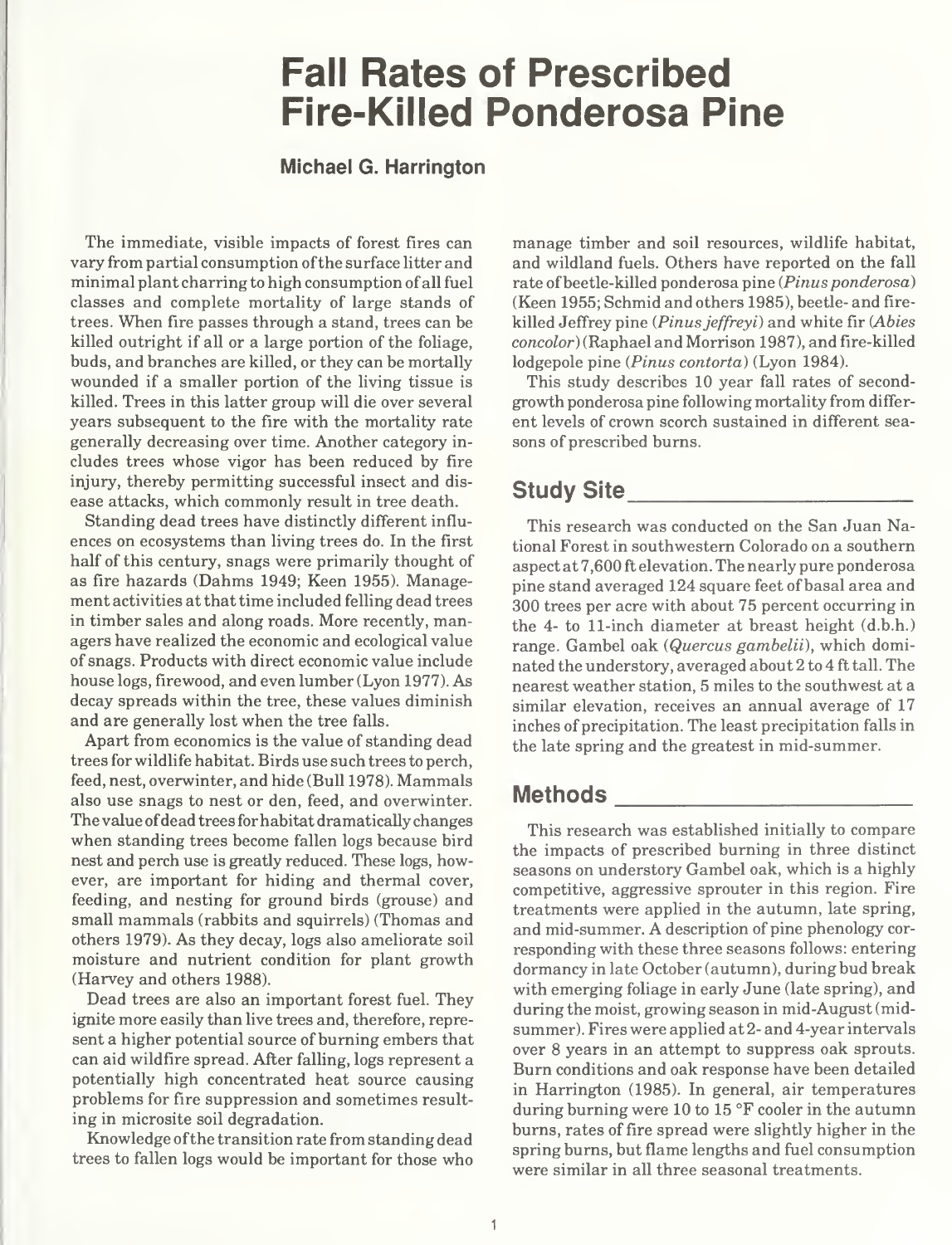Fire injury to the pine stand became evident within a few weeks ofthe initial burns with the appearance of variable crown scorch. Crown scorch is defined as the percentage of live crown length that experienced foli age kill. An evaluation of this injury was made at that time. In 18 units of 2.5 acres each (six for each of the autumn, spring, and summer treatments), an attempt was made to locate and tag two trees in each of 20 size class/scorch class categories. The approximate midpoints and range of the four d.b.h. size classes were 3 (1.5 to 4.5), 6 (4.6 to 7.5), 9 (7.6 to 10.5), and 12 (10.6 to 15.0) inches. The approximate midpoints and range of the five crown scorch classes were 30 (20 to 40), 50 (40 to 60), 70 (60 to 80), 90 (80 to 99), and 100 percent. Burn treatments at 2- and 4-year intervals after the initial treatment caused little or no additional scorch or bole damage because the only fuel consumed was the litter deposited since the last burn. Therefore, virtually all of the evaluated crown damage resulted from the initial fire treatments.

A total of 526 trees were tagged and checked annually for vitality and, following death, to see if they had fallen. In the autumn treatment, 180 trees were chosen, 162 in the spring treatment, and 184 in the summer treatment. This report evaluates tree fall subsequent to mortality over that decade.

#### Analyses

Cumulative tree fall percentages were calculated by dividing the total number oftrees that had fallen up to the end of a particular year by the number of dead trees. Not only did tree fall numbers increase over the 10-year study, but the number of dead trees also increased. This represented an increasing pool from which trees could fall.

Annual fall rates were calculated by dividing the number of trees that came down in a year by the number of standing dead trees at the beginning ofthat year. For each year, the number of trees that could possibly fall (standing dead) was reduced by the number that previously fell and was increased by the number that recently died. Average annual fall rates for a particular seasonal treatment, scorch class, or size class were calculated by averaging annual tree fall rates over the length of the study.

In the figures, mortality rates are shown along a time scale that is "Year After Fire," whereas the cumulative tree fall percentages are shown along a more appropriate time scale, "Year After Death." Because trees fell as a consequence of mortality, the 'Tear After Death" scale starts all trees at a point when they can begin falling.

A logistic regression analysis was run for these binomially distributed data to determine which of several factors were significant in explaining differ ences in total tree fall. Factors tested were season, tree size, scorch class, and number of years between fire injury and mortality. The Statistical Analysis System/ Insight software (SAS 1993) was used to identify the significance of individual factors and appropriate in teractions. Each dead tree was classified by season of treatment, d.b.h. class, scorch class, years alive after the fire, and a dummy dependent variable to indicate a standing or fallen condition. Tree fall probabilities were computed for each level of all significant factors and factor interactions. A <sup>10</sup> percent significance level was chosen.

#### Results

Harrington (1993) reported the 10-year fire mortality results on these research units. Because rates of tree fall are dependent on mortality rates, pertinent mortality results will be reviewed.

For combined seasonal treatments, 23 percent of the 526 tagged trees were dead by the 10th postfire year. Trees scorched in the active growing season were more likely to die than those in the dormant season. The spring treatment lost 28 percent and the summer treatment lost 30 percent compared to a 12 percent loss of the autumn-damaged trees. Even though most mortality occurred during the first 3 or 4 years, additional trees died over the next several years (fig. la), which is typical following underburning.

Besides season, other variables that affected mortality and could influence tree fall were tree size and degree of crown scorch. A greater percentage of smaller trees died than larger trees, with 40 to 50 percent mortality of trees less than 7.5 inches d.b.h. compared to less than 10 percent mortality for larger trees.

Increased crown scorch did not result in higher mortality until scorch exceeded 80 percent. Below this threshold, mortality averaged about 10 percent, but increased threefold to sevenfold above it. Again, after high first-year mortality, trees continued to die at a decreasing rate for several years (fig. 1b).

During the third postburn year, the first fire-killed tree fell; it was in the summer treatment. In year 4, eight more trees in that treatment were down. In the spring treatment, nine trees were first found down in year 4. No trees fell in the autumn treatment until year 5 when one tree was down. Five additional trees fell in year 6. Tree fall continued intermittently in all treatments to the end of the study.

Fallen trees had broken off within <sup>1</sup> ft of the ground where decay was prevalent.

Of the 123 tagged, dead trees, 92 (75 percent) fell during the 10-year study. Fallen trees had sustained an average crown scorch of 86 percent, which was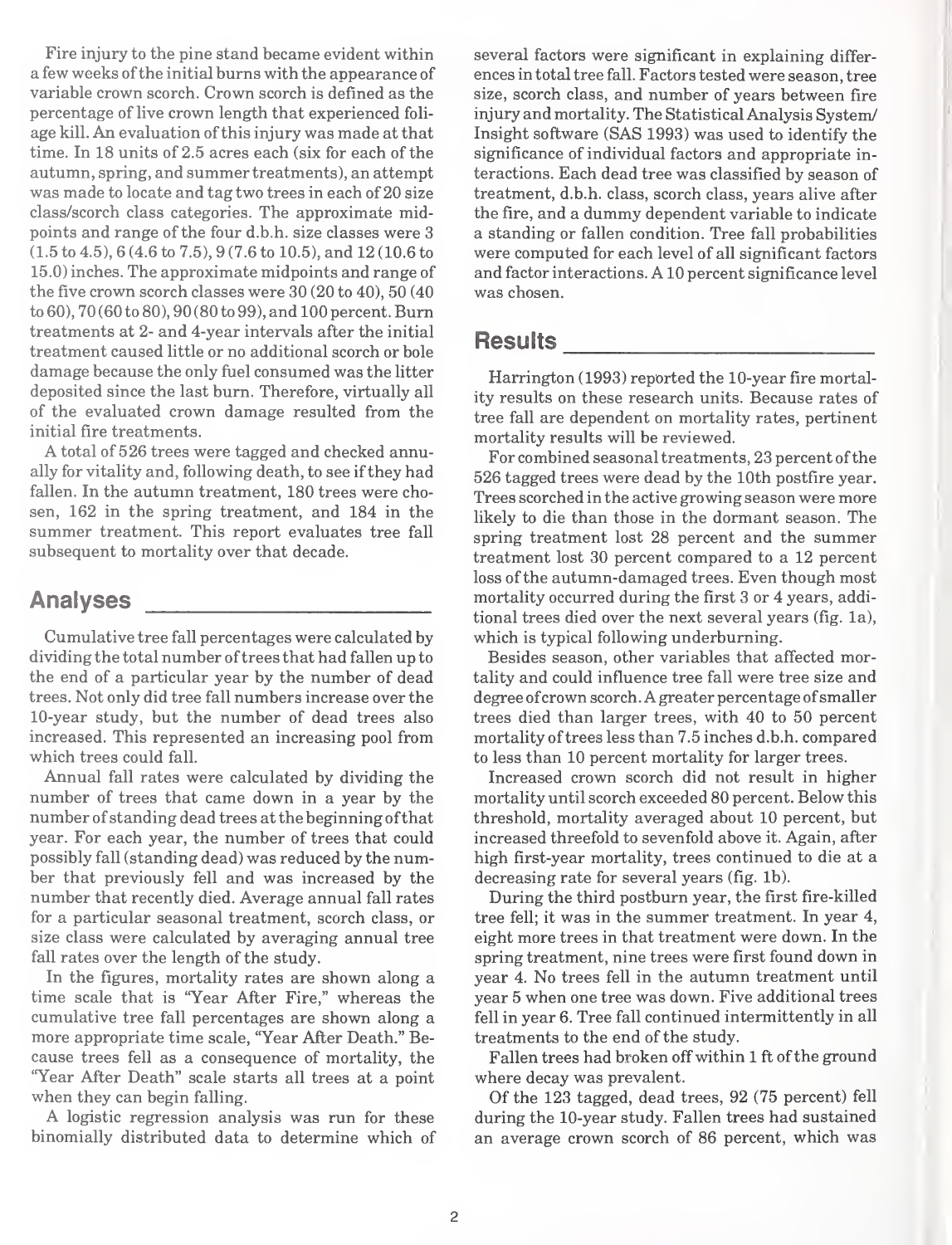

Figure 1-Cumulative mortality by (a) season of fire injury (autumn or spring and summer) and (b) crown scorch class.

significantly higher ( $p < 0.07$ ) than the 73 percent scorch sustained by dead trees still standing. Average d.b.h. of standing trees (5.8 inches) was not significantly different from that of fallen trees (5.2 inches). However, 75 percent of the fallen trees died in the first postburn year, compared to 55 percent of the standing dead.

Over the 10-year study, 62 percent of the dead trees in the autumn treatment fell compared to about 78 percent in the combined spring and summer treat ments. Because the spring and summer burns were growing season treatments, the cumulative and an nual fall rates, which were similar, were combined. Figure 2 shows cumulative tree fall percentages for the seasonal treatments by year after death. The autumn treatment had a highly variable 12 percent average annual tree fall rate with the others averaging about 18 percent annually. The high variability in the autumn treatment was due to low fall rates in each ofthe first 3 years and last 3 years separated by higher rates in the middle years, including a large increase for trees dead 6 years. An important seasonal contrast is shown as the cumulative fall rate for trees dead longer than 6 years increased by only 5 percent for autumn-killed trees compared to 18 percent for the others.

Even though tree fall differences were indicated graphically among seasons of injury, significant differ ences were not found  $(p > 0.30)$  through regression analysis. Small sample sizes and high variability likely contributed to the lack of statistical significance.

Figure 3 illustrates cumulative tree fall by diameter class. Because only eight trees in the largest d.b.h. class (midpoint 12 inches) died, these were pooled with the 9-inch class to make a 10.5-inch class. The fall rate pattern for the 3-inch class was consistent throughout the study. Even with a slight decrease in fall rate in the other two sizes after years 6 or 7, the average annual rates among size classes were similar, ranging from 14 to 19 percent. Total tree fall percentages were not statistically different ( $p > 0.25$ ) among size classes, ranging from 65 percent for the largest trees to 78 percent for the smallest.

Contrasting fall rates were noted between trees that died as a result of different levels of crown scorch. Because of small numbers of dead trees in the lower scorch classes (30, 50, and 70 percent) and similar mortality among them, numbers of downed trees in these classes were pooled and contrasted with pooled values in the two highest scorch classes (90 and 100 percent) (fig. 4). The annual fall rates of trees that died following low scorch was slightly greater than for the other scorch class for years 2 and 3. However, for the next 6 years, the fall rate of the lower scorched



Figure <sup>2</sup>—Cumulative tree fall by season of fire injury.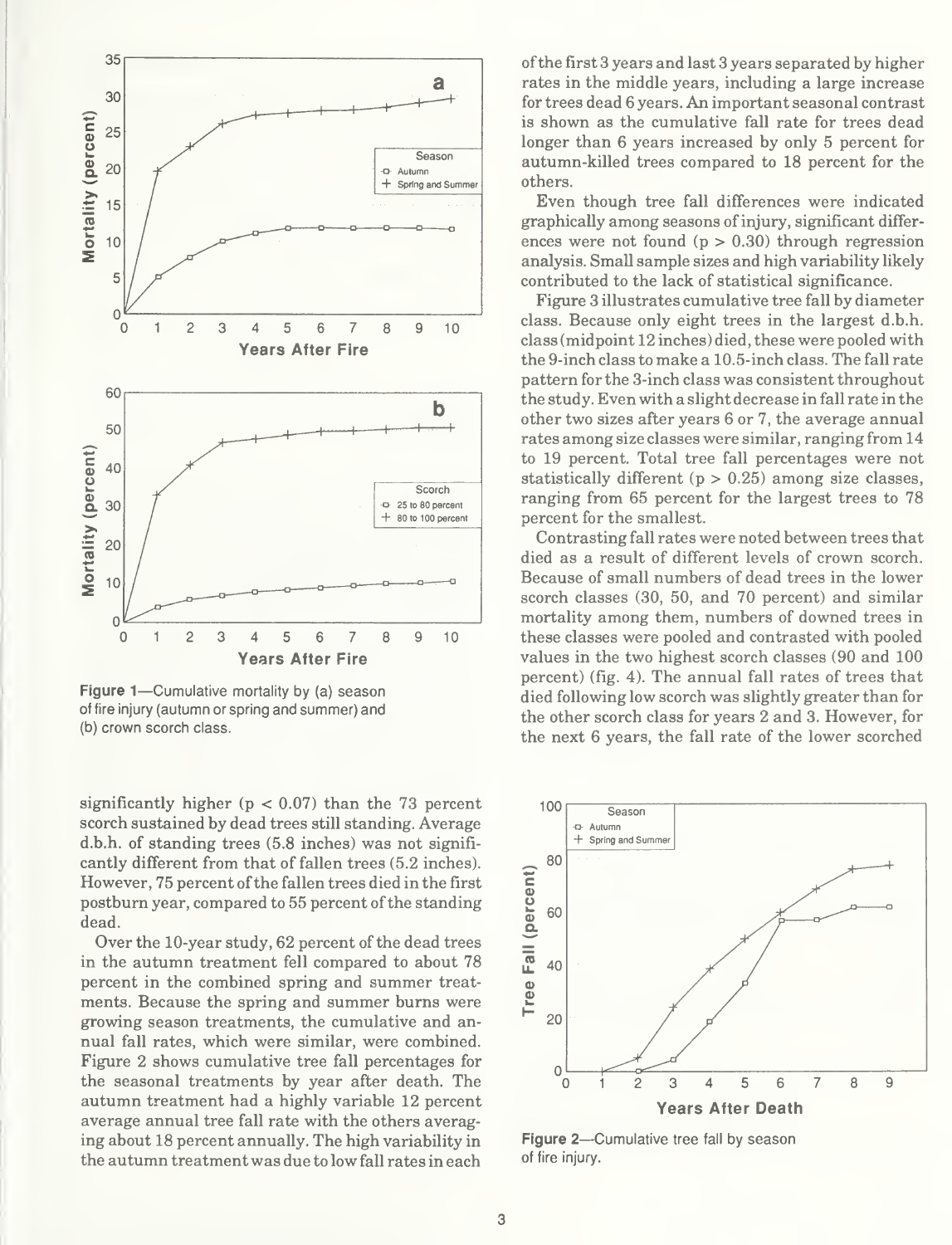

Figure <sup>3</sup>—Cumulative tree fall by diameter size class.

trees decreased to an average of 6 percent per year, compared to a rather constant rate of about 13 percent for the highly scorched trees.

Tree fall also varied by year dead after the fire, shown in figure 5 for trees that died in the first 3 postburn years. Data for trees surviving until the second and third year after injury were combined because tree fall percentages were similar. Comparisons could only be made through 7 years after death because trees dead in year 3 would only have 7 years to fall before the end of the study. Therefore, for equal comparison, falling of trees dead in year <sup>1</sup> was only considered until year 8, and falling of trees dead in year 2 was only considered until year 9. Results



Figure <sup>4</sup>—Cumulative tree fall by crown scorch class.



Figure <sup>5</sup>—Cumulative tree fall by time between injury and death.

indicate that the longer the trees survived after mortal injury, the less the chance of early falling. Seven years after death, 85 percent of the trees that died in the first postburn year had fallen, compared to 65 percent ofthose that died in the second year, and 60 percent of those that died in the third year. Average annual fall rate for trees killed in the first postburn year was 26 percent, 19 percent for the second postburn year, and 14 percent for the third postburn year.

Analysis of the crown scorch variable indicated that 82 percent of the trees that died from high crown scorch fell, which was significantly greater  $(p < 0.04)$ than the 56 percent tree fall for those that died as a result of low scorch (fig. 4). Also, the 85 percent tree fall for those that died the first postburn year was significantly greater ( $p < 0.08$ ) than the 67 percent total tree fall for those that died in the second or third postburn years (fig. 5). Analysis of the interaction of these two variables gives further insight into the importance of each for probability of tree fall, as the following tabulation shows:

| Scorch | <b>Years surviving</b><br>after fire |         |
|--------|--------------------------------------|---------|
|        |                                      | $2 + 3$ |
| Low    | 0.75                                 | 0.27    |
| High   | 0.82                                 | 0.77    |

The 27 percent fall probability for trees that died from low crown scorch but that survived 2 to 3 years after the fire was about one-third and statistically different  $(p < 0.01)$  from that of trees with high crown scorch or those that died quickly.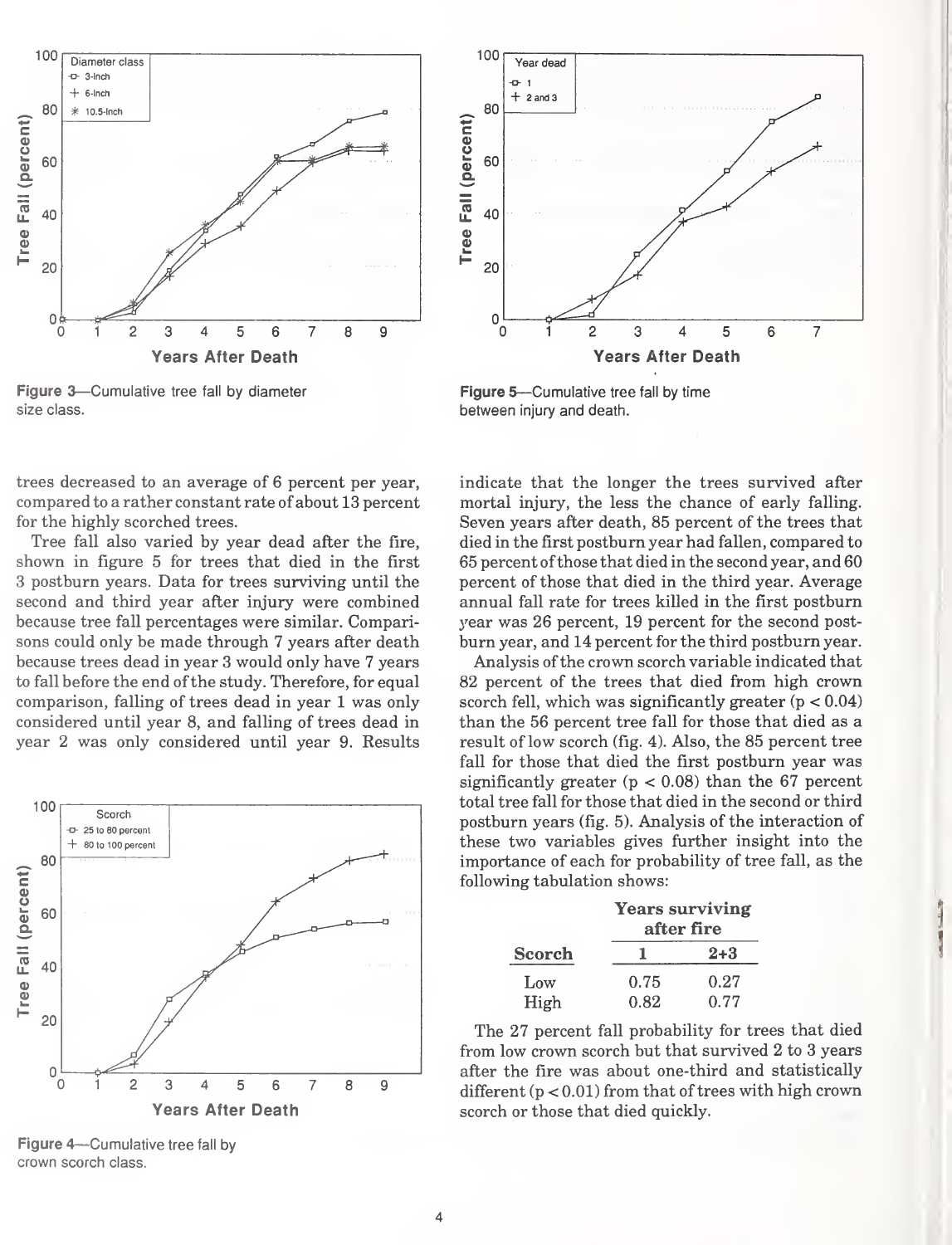#### **Discussion**

Even though this study was relatively short, the impact of several factors was evaluated on the probability of short-term tree fall or, conversely, length of time standing after fire-caused mortality. Little re search has dealt with fall rates or retention of fire killed trees, especially following prescribed fires, which typically take place on sites where snags for wildlife habitat are important. Lyon (1984) studied lodgepole pine snag retention following a severe wildfire in which most trees were killed immediately with the passing fire. In the first 2 years after the fire, less than 2 percent of the snags fell. During the next 13 years, the average annual fall rate was about 13 percent, which is about 4 percent lower than the average annual fall rate in the current study. Raphael and Morrison (1987) calculated the probability of snag fall in a mixed conifer stand that had experienced a severe wildfire 15 years prior to their research. During a 5-year study, 55 to 65 percent of the dead Jeffery pine and lodgepole pine fell, and little difference in fall rate was noted for trees between 5 and 15 inches d.b.h. Unique to the current study are the examination of the impacts of different seasons of tree injury, different levels of injury, and the length of time between injury and death. These could have implications for snag creation and retention in managed stands.

With less mortality in the autumn treatment (fig. 1), fewer trees were available for falling, but percent tree fall differences were not statistically significant (fig. 2). Keen (1929) found that fall rates were similar for trees killed by bark beetles in the summer and the autumn. Lack of significant difference between the 62 percent autumn fall rate and the 78 percent spring and summer fall rate in the current study may be partially due to the small sample size in the autumn treatment, as only 21 trees died and 13 fell. However, an indication based on two findings shows that trees may stand longer if mortally wounded when dormant (autumn) compared to when actively growing. First, figure 4 and the associated analysis show that trees that died within the first year of injury had a higher probability of imminent falling than those that survived the first postfire year but died later. Second, 74 percent of the total tree mortality in the spring and summer burns occurred in the first postburn year compared to only 48 percent ofthe total from autumn fire injury. Therefore, the fact that severe injury in the spring and summer led to a greater chance of early mortality than that caused by autumn fires, implies that a lower probability of early falling for the autumn-killed trees has some credibility.

With greater mortality in the smaller size classes, more trees were available for falling, but tree fall rates were similar among size classes (fig. 3). Following a

wildfire in lodgepole pine, Lyon (1984) reported that trees less than 3 inches d.b.h. had an average annual fall rate of 27 percent, while trees between 3 and 8 inches d.b.h. fell at about one-third that rate. Dahms (1949) found that about 75 percent of wildfire-killed ponderosa pine between 8 and 20 inches d.b.h. fell in the first 10 postfire years compared to 35 percent of the 20- to 30-inch trees and 15 percent of the 30- to 42-inch trees.

Greater surface area of decay-resistant heartwood for larger, presumably older trees likely explains these fall rate differences between size classes. In the cur rent study, the ranges of d.b.h. and ages by size class may not have been different enough to expect dissimilar amounts of heartwood. Random tree aging indicated that many trees 3 to 5 inches d.b.h. were only lOto 15 years younger than trees 12to 15 inches d.b.h., which averaged 90 to 95 years old.

Results ofthis study indicate a possible relationship between level of crown scorch and length of survival after injury. In the first postburn year, 51 percent of the 10-year mortality occurred for low-scorched trees compared to 66 percent for high-scorched trees. By the third postburn year, 77 percent ofthe low-scorch trees' 10-year mortality was complete compared to 92 per cent for high-scorched trees.

An assumption might be made that if crown scorch and length of postfire survival are related, then only one criterion is necessary to evaluate probability of early tree fall. Indeed, high scorch regardless of length of survival led to almost an 80 percent fall rate, and first-year mortality led to an equally high fall rate. However, even though trees that died following low scorch but survived at least 2 years postburn had only a 27 percent fall rate, low-scorched trees with first year mortality fell at a 75 percent rate. This indicates the value of both characteristics. Also, based on a small sample size, of the seven high-scorched trees that died after the third postfire year, four (57 percent) fell before the end of the 10-year study, but of the eight low-scorched trees that died in that last 7 years, none fell.

Trees in most size and vigor categories can be blown down by high winds. But some structural decline generally has to be present for trees, live or dead, to fall under low to moderate winds. With the exception of trees having burned-out basal scars or heavy fuel consumption around the root crown, the structural integrity of most fire-injured trees is initially un changed (Kimmey 1955). Other agents become in volved in response to fire injury leading to structural deterioration, which increases tree fall potential.

Fire-damaged or fire-killed trees typically attract bark beetles and other insects (Miller and Keen 1960; Mitchell and Martin 1980) that can assure tree mortality by girdling the cambium or phloem. Insects that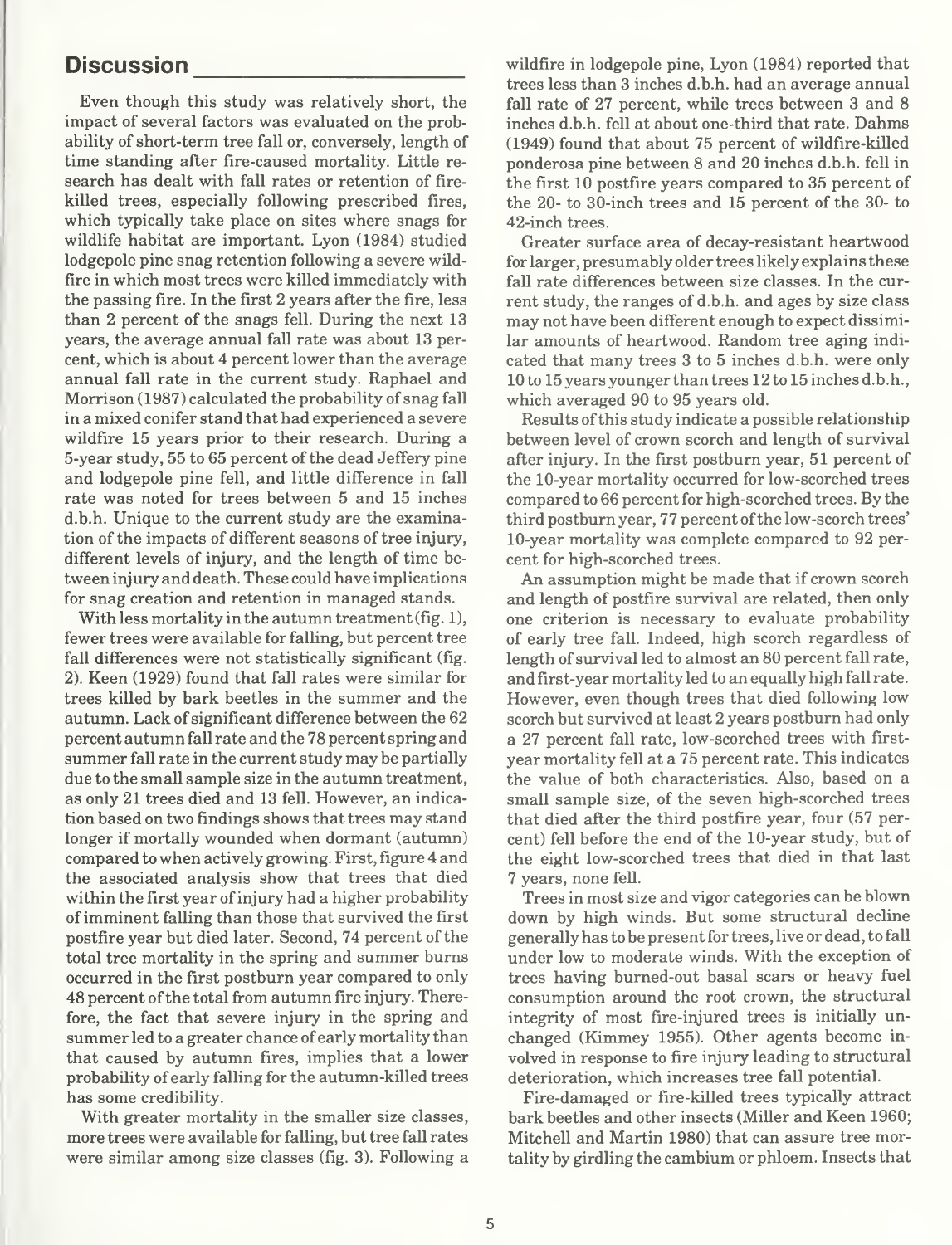feed on sapwood and heartwood can reduce structural quality, making these trees somewhat more susceptible to falling (Kimmey 1955; Schmid and others 1985).

A primary activity associated with successful insect attacks is the introduction of fungi that occurs most often on insect bodies, but also by air-borne means (Lowell and others 1992). First to infest the sapwood generally are stain fungi that slow water transport within the tree but cause limited structural decline (Kimmey 1955). Decay fungi, which generally follow stain fungi, destroy wood cells. This results in reduced bole strength, thereby increasing the likelihood oftree fall (Keen 1955).

A tree's resistance to insect and disease attack is determined largely by the intensity of the attack and the tree's chemical defenses. The intensity of the insect attack is generally related to the severity of the damage, with greater injury resulting in greater at tacks (Miller and Keen 1960; Ryan 1993). However, trees with fire-consumed crowns and extensive bark charring do not normally attract bark beetles. The capability ofthe chemical defense mechanism is determined largely by tree vigor (Kaufmann and Stevens 1984; Matson and others 1987) and, perhaps, phenological state (Lorio 1986).

Conifers respond to pest attacks primarily by synthesis and translocation of resin that can physically flush out or isolate attackers and may contain toxic monoterpenes (Berryman 1972; Lieutier and Berryman 1988; Raffa and Berryman 1982). The synthesis and movement of large quantities of resin and monoterpenes are energy demanding (Raffa and Berryman 1982, 1983). Waring and Pitman (1985) reported that allocation ofcarbohydrates for chemical defense likely has the lowest priority, occurring only after production for foliage, buds, roots, stem elongation, and storage reserves. Because the amount of photosynthate determines the amount of carbohydrates allo cated for each function, reducing crown volume by scorching would have a great impact on resources for defensive action (Gerry 1931; Harper 1944).

Injured trees with low vigor as well as those with high vigor are capable ofat least initiating resinosis of infected tissue (Owen and others 1987; Raffa and Berryman 1982). Therefore, even if the injured tree dies, some resin movement has likely occurred. Be cause resin delays fungal spread and, therefore, cell deterioration, higher resin concentrations and larger resin-soaked areas would greatly retard stem decay and probably lengthen the time a tree would stand after death.

In this study, trees that died with low crown scorch but survived for 2 or 3 years after injury had only a 27 percent probability of falling within the 10-year study. This compares with greater than 75 percent probability of falling for those with low scorch and first-year mortality, and those with high scorch re gardless of years of survival after injury.

Insect attacks were noted on all dead trees, but the intensity of the attack was not estimated. With 80 percent or greater crown scorch and, therefore, high loss of photosynthetic tissue, the high probability of early falling was likely due to the limited ability to produce quantities of resins sufficient to resist insect invasion and stem decay. With low crown scorch but first-year mortality, early falling may have resulted from minimal resinosis due to initial low tree vigor, limited response time, or massive insect attacks, that can overwhelm even healthy trees (Raffa and Berryman 1982). The lower probability of falling for trees with low scorch and 2 or 3 years of postinjury survival may have been the result of sufficient resin synthesis from the higher volume of residual photosynthetic tissue and sufficient time for resin translocation to a large area of the stem. Therefore, wood decay before and after mortality would be retarded.

#### Management Implications

If stand and prescribed burn conditions resemble those ofthis study, low mortality could be expected. Of the trees that die, a relatively high fall rate could be anticipated within 10 years of fire injury. When managers are evaluating tree mortality from the viewpoint ofpotentially enhanced wildlife values or added woody debris, they should expect that 75 to 80 percent of the trees that die in the first postburn year will fall within 10 years.

Trees that have an extended wildlife value, especially for nesting and perching, will be those with moderate crown scorch and that remain alive for 2 years or more after injury. Mortally injured trees with these characteristics will not be distinguishable in an immediate postburn evaluation. A survey during the second or third postburn year will allow better determination of long-term snag presence in the stand.

#### **References**

- Berryman, A.A. 1972. Resistance of conifers to invasion by bark beetle-fungus associations. Bioscience 22: 599-601.
- Bull, E.L. 1978. Specialized habitat requirements of birds: snag management, old-growth, and riparian habitat. In: DeGraaf, Richard M. , tech. coord. Proceedings ofthe workshop on nongame bird habitat management in the coniferous forests of the Western United States; 1977 Feb. 7-9, Portland, OR. Gen. Tech. Rep. PNW-64. Portland, OR: U.S. Department of Agriculture, Forest Service, Pacific Northwest Forest and Range Experiment Station: 74-82.
- Dahms, W.G. 1949. How long do ponderosa pine snags stand? Res. Note No. 57. Portland, OR: U.S. Department of Agriculture, Forest Service, Pacific Northwest Forest and Range Experiment Station. 3 p.
- Gerry, E. 1931. Oleoresin production from longleaf pine defoliation by fire. Journal of Agriculture Research 43(9): 827-836.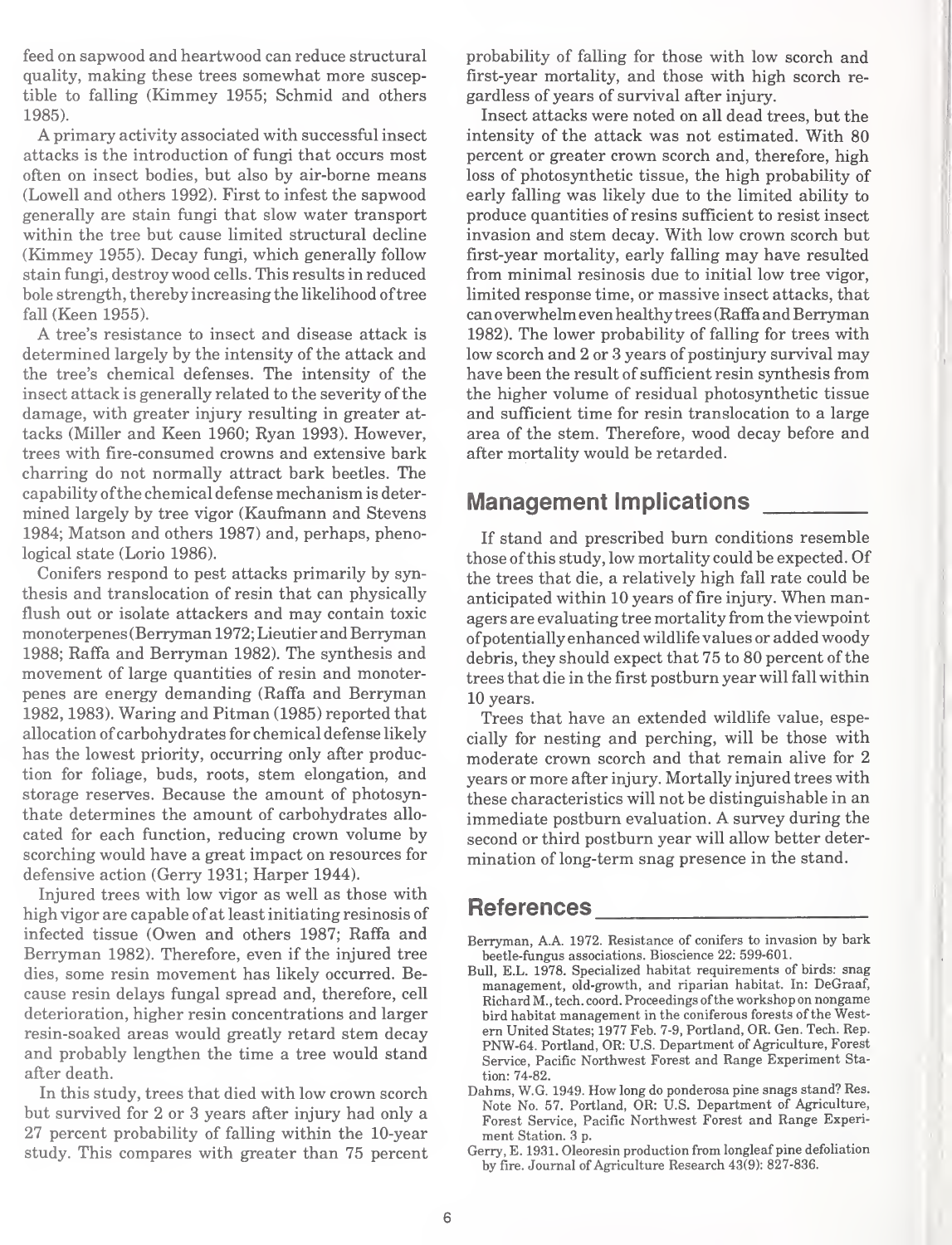- Harper, V.L. 1944. Effects of fire on gum yields of longleaf and slash pines. Circular No. 710. Washington, DC: U.S. Department of Agriculture. 22 p.
- Harrington, M.G. 1985. Effects of spring, summer, and fall burning on gambel oak in a southwestern ponderosa pine stand. Forest Science 31: 156-163.
- Harrington, M.G. 1993. Predicting Pinus ponderosa mortality from dormant season and growing season fire injury. International Journal of Wildland Fire 3: 65-72.
- Harvey, A.E.; Jurgensen, M.F.; Graham, R.T. 1988. The role of woody residues in soils ofponderosa pine forests. In: Baumgartner, D.M.; Lotan, J.E., eds. Proceedings, Ponderosa pine: the species and its management. 1987 Sept. 29-30, Spokane, WA: Washington State University, Cooperative Extension Service: 141-147.
- Kaufmann, M.R.; Stevens, R.E. 1984. Vigor of ponderosa pine trees surviving mountain pine beetle attack. Res. Note RM-448. Fort Collins, CO: U.S. Department of Agriculture, Forest Service, Rocky Mountain Forest and Range Experiment Station. 5 p.
- Keen, F.P. 1929. How soon do yellow pine snags fall? Journal of Forestry 27: 735-737.
- Keen, F.P. 1955. The rate of natural falling of beetle-killed ponderosa pine snags. Journal of Forestry 53: 720-724.
- Kimmey, J.W. 1955. Rate of deterioration of fire-killed timber in California. Circular No. 962. Washington, DC: U.S. Department of Agriculture. 22 p.
- Lieutier, F.; Berryman, A.A. 1988. Preliminary histological investigations of the defense reactions of three pines to Ceratocystis clavigera and two chemical elicitors. Canadian Journal of Forest Research 18: 1243-1247.
- Lorio, P.L. 1986. Growth-differentiation balance: a basis for under standing southern pine beetle-tree interactions. Forest Ecology and Management 14: 259-273.
- Lowell, E.C.; Willits, S.A.; Krahmer, R.L. 1992. Deterioration of fire-killed and fire-damaged timber in the Western United States. Gen. Tech. Rep. PNW-292, Portland, OR: U.S. Department of Agriculture, Forest Service, Pacific Northwest Forest and Range Experiment Station. 27 p.
- Lyon, L.J. 1977. Attrition of lodgepole pine snags on the Sleeping Child Burn, Montana. Res. Note INT-219. Ogden, UT: U.S. Department of Agriculture, Forest Service, Intermountain Forest and Range Experiment Station. 4 p.
- Lyon, L.J. 1984. The Sleeping Child Burn-21 years of postburn change. Res. Pap. INT-330. Ogden, UT: U.S. Department of Agriculture, Forest Service, Intermountain Forest and Range Experiment Station. 17 p.
- Matson, P.A.; Hain, F.P.; Mawby, W. 1987. Indices of tree susceptibility to bark beetles vary with silvicultural treatment in a loblolly pine plantation. Forest Ecology and Management 22: 107-118.
- Miller, J.M.; Keen, F.P. 1960. Biology and control of the western pine beetle. Misc. Pub. No. 800. Washington, DC, U.S. Department of Agriculture, Forest Service, 381 p.
- Mitchell, R.G.; Martin, R.F. 1980. Fire and insects in pine cultures in the Pacific Northwest. In: Martin, Robert F., and others, eds. Proceedings of the sixth conference on fire and forest meteorology; 1980 April 22-24; Seattle, WA: Society of American Foresters: 182-190.
- Owen, D.R.; Lindahl, K.Q.; Wood, D.L.; Parmeter, J.R. 1987. Pathogenicity of fungal isolates from Dendroctonus valens, D. brevicomis, and D. ponderosae to ponderosa pine seedlings. Phytopathology 77: 631-636.
- Raffa, K.F.; Berryman, A.A. 1982. Physiological difference between lodgepole pines resistant and susceptible to the mountain pine beetle and associated microorganisms. Environmental Ento mology 11: 486-492.
- Raffa, K.F.; Berryman, A.A. 1983. The role of host plant resistance in the colonization behavior and ecology of bark beetles (Coleoptera: Scolytidae) Ecological Monographs 53: 27-49.
- Raphael, M.G.; Morrison, M.L. 1987. Decay and dynamics of snags in the Sierra Nevada, California. Forest Science 33: 774-783.
- Ryan, KC. 1993. Effects offire-caused defoliation and basal girdling on water relations and growth of ponderosa pine. Missoula, MT: University of Montana. 80 p. Dissertation.
- SAS. 1993. SAS/Insight users guide. Version 6. Second Edition. SAS Institute. 490 p.
- Schmid, J.M.; Mata, S.A.; McCambridge, W.F. 1985. Natural falling of beetle-killed ponderosa pine. Res. Note RM-454. Fort Collins, CO: U.S. Department of Agriculture, Forest Service, Rocky Mountain Forest and Range Experiment Station. 3 p.
- Thomas, J.W.; Anderson, R.G.; Masser, C; Bull, E.L. 1979. Snags. In: Thomas, J.W., ed. Wildlife habitats in managed forests, the Blue Mountains of Oregon and Washington. Agriculture Handbook No. 553. Washington, DC: U.S. Department of Agriculture, Forest Service. 60-77.
- Waring, R.H.; Pitman, G.B. 1985. Modifying lodgepole pine stands to change susceptibility to mountain pine beetle attack. Ecology 66: 889-897.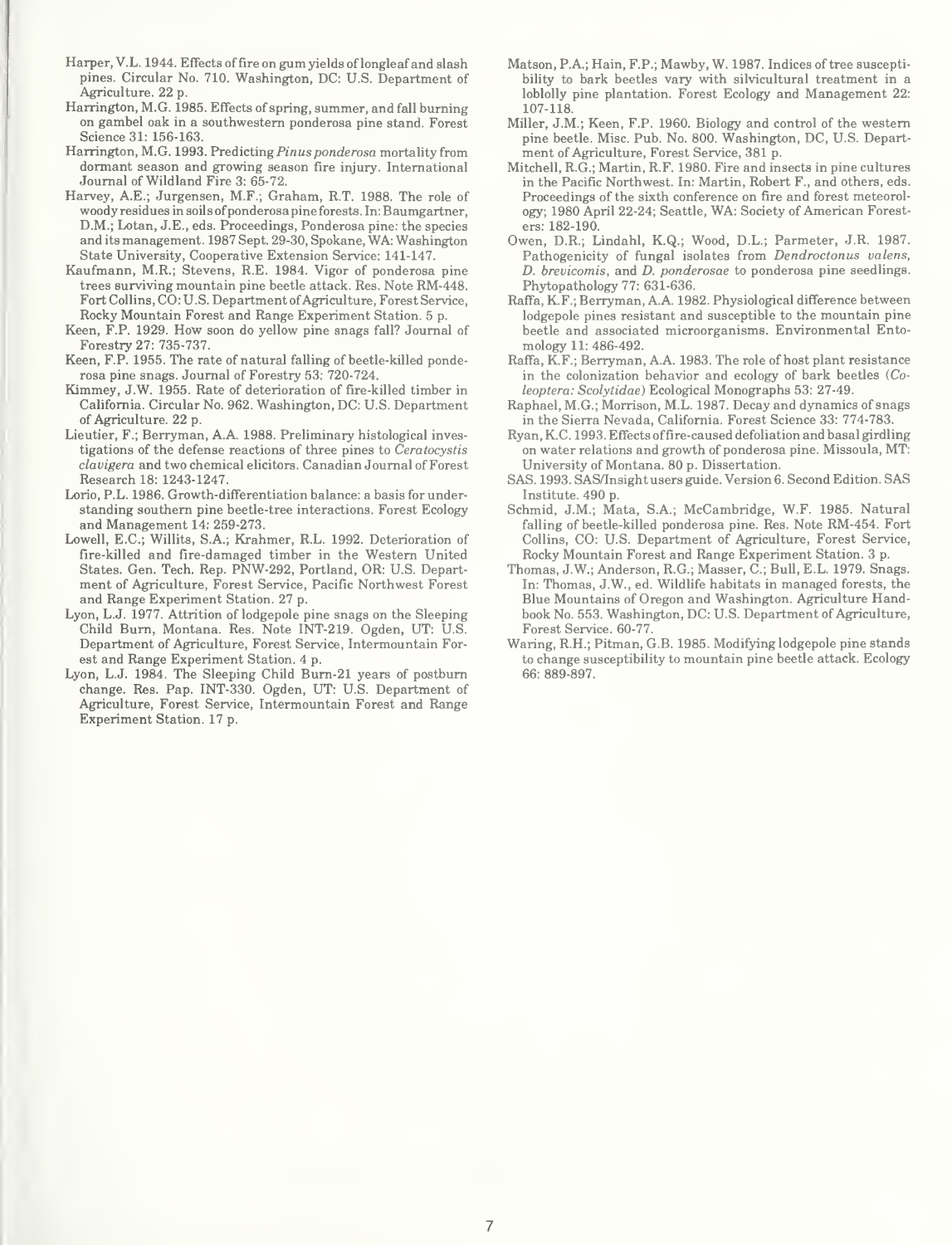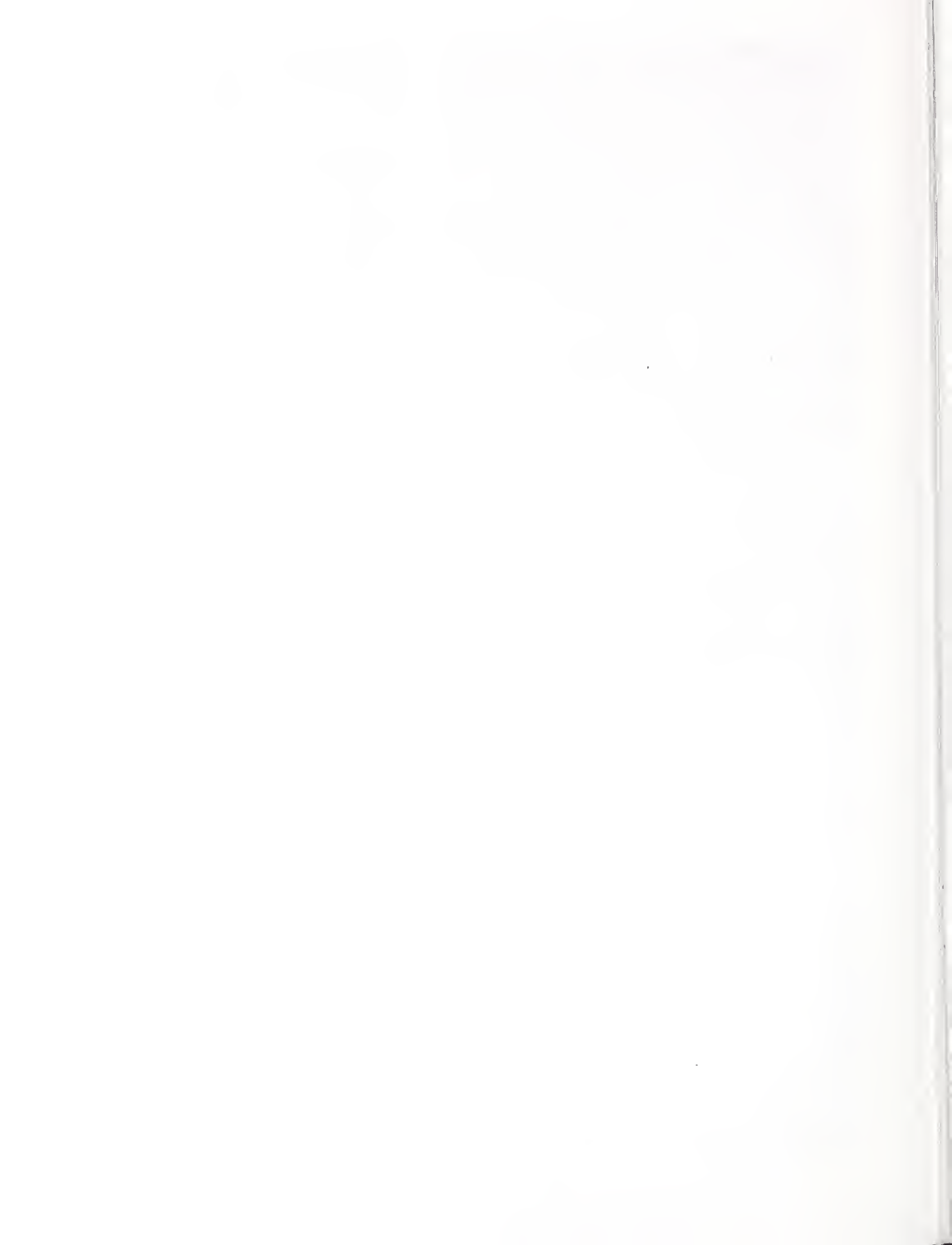Harrington, Michael G. 1996. Fall rates of prescribed fire-killed ponderosa pine. Res. Pap. INT-RP-489. Ogden, UT: U.S. Department of Agriculture, Forest Service, Intermountain Research Station. 7 p.

Fall rates of prescribed fire-killed ponderosa pine were evaluated relative to tree and fire damage characteristics. High crown scorch and short survival time after fire injury were factors leading to a high probability of early tree fall. The role of chemical defense mechanisms is discussed. Results apply to prescribed-fire injured, second-growth pon derosa pine less than 16 inches diameter at breast height.

Keywords: snags, crown scorch, tree fall, chemical defenses